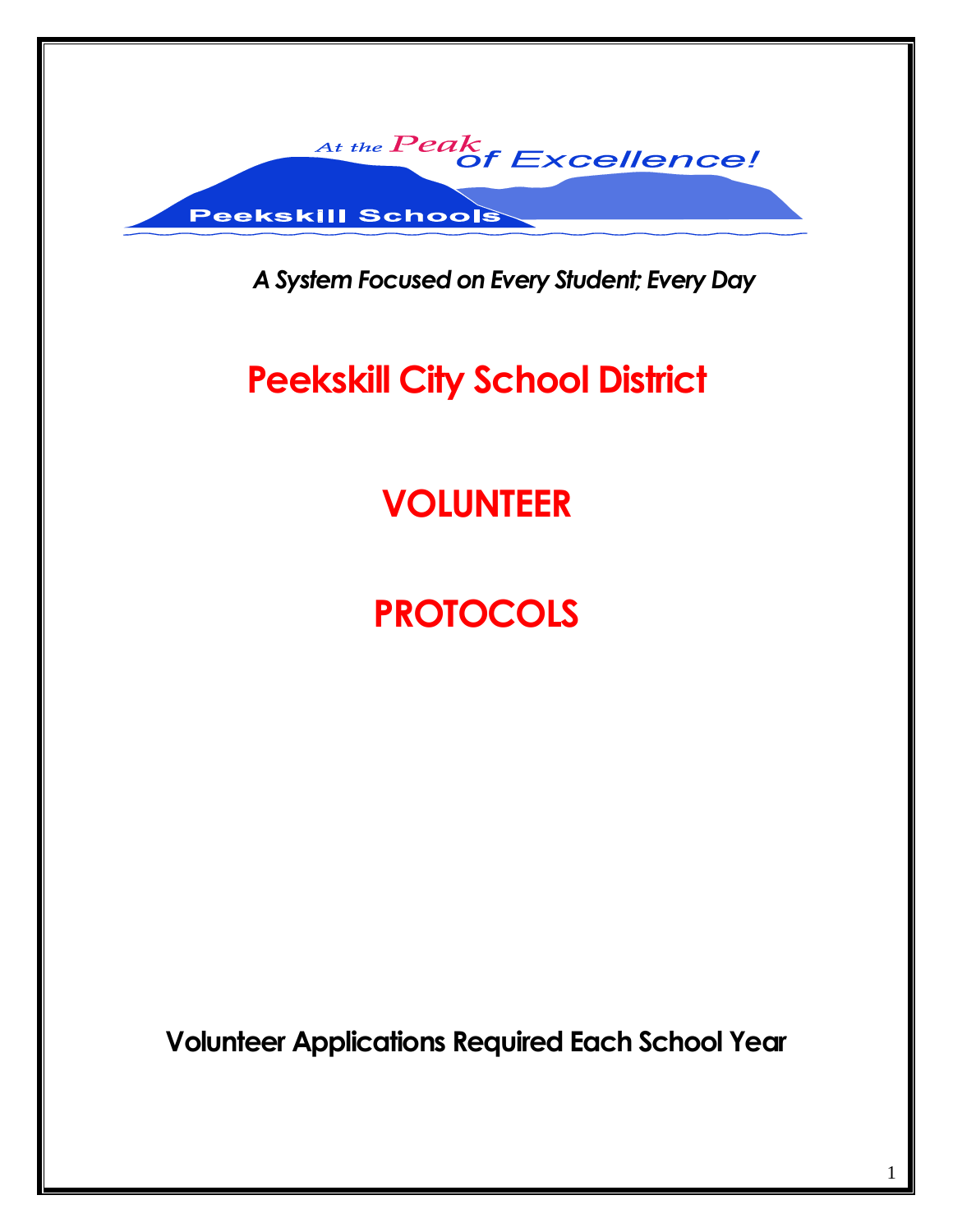

Peekskill City School District

Dear potential Peekskill City School District volunteer,

Thank you for your interest in joining our team. I once read that volunteers do not necessarily have the time but they do have the heart! All of us here in your public school system appreciate your generous gift of time and attention to help children learn.

As with most things in life, there is a bit of paperwork to get started. Please note that the information following is as much for your safety and it is for the safety of our students. Volunteers are a precious resource. We want your experience to benefit the children attending our schools and have no unintended challenges to you. Most of this information is just good common sense but some wording is required specifically by law so please let us know if anything appears unclear or confusing.

Thank you again for making time for our students. I look forward to seeing you at our schools!

Sincerely,

Dr. David Fine Superintendent of Schools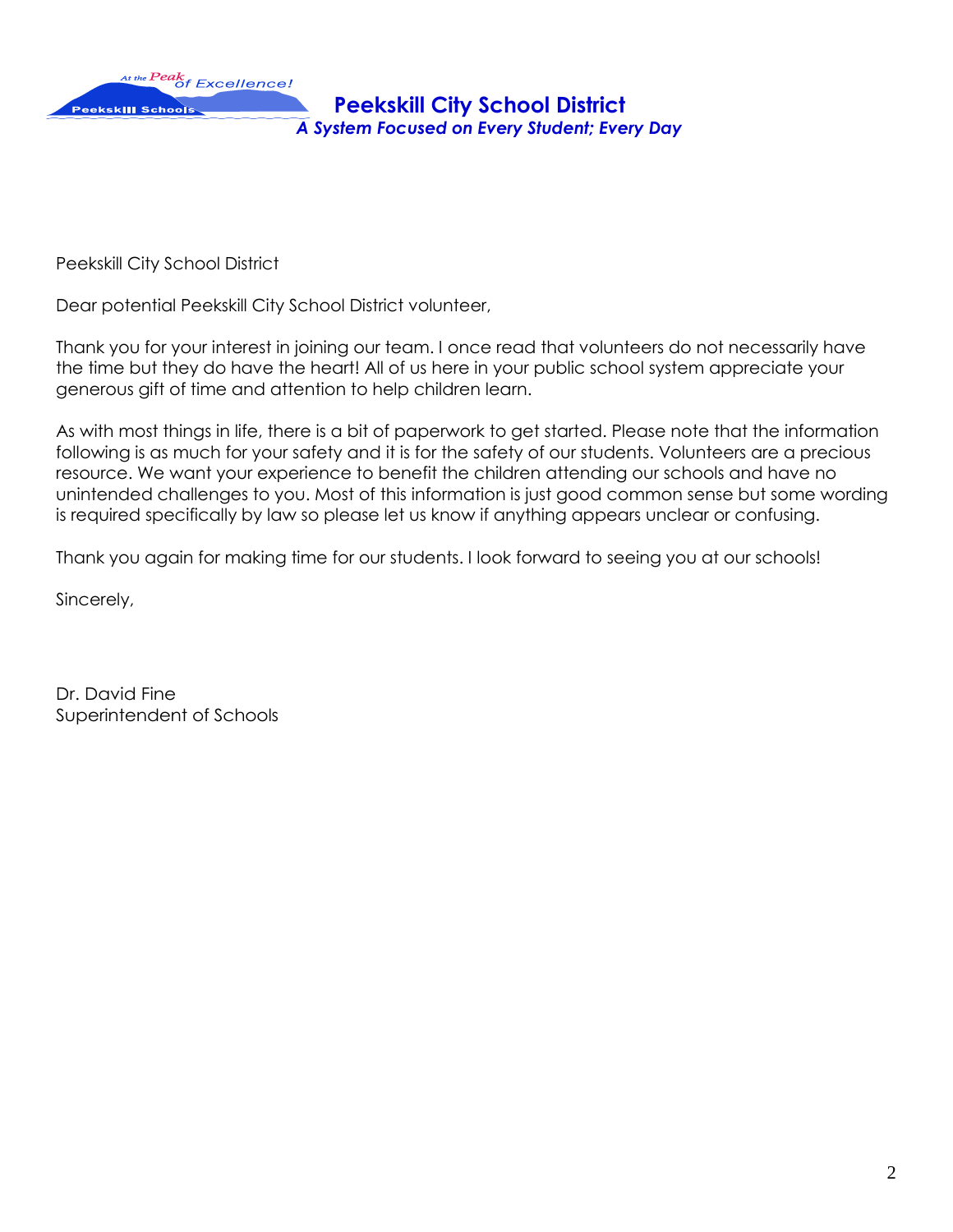#### Peekskill City School District **Volunteer Application Procedures**

### **1a. All volunteers must complete a volunteer application packet which includes the following**:

- Volunteer Application  $\bullet$
- Volunteer Statements affirming understanding of: Confidentiality, Discrimination and Prohibiting Harassment, Intimidation and Bullying laws and procedures
- Volunteer Criminal History Disclosure/PCSD Criminal History Background Check
- Volunteer Reference Check
- NYS Fingerprinting Application (A one-time processing fee)

#### **1b. All occasional (10 or less service events) or one time volunteers must complete a volunteer application packet which includes the following**:

- Volunteer Application
- Volunteer Statements affirming understanding of: Confidentiality, Discrimination and Prohibiting Harassment, Intimidation and Bullying laws and procedures
- Volunteer Criminal History Disclosure/PCSD Criminal History Background Check
- Volunteer Reference Check

#### **2. Volunteer application packets must be renewed each year.**

Volunteer interests, availability and emergency contact information may change from year to year and should be current at each site where a volunteer works. PCSD screening will be done annually.

#### **3. A copy of the volunteer packet must be on file with the Human Resource Department.**

A school receiving a volunteer's application packet should send a copy of the packet, including the results of the PCSD screening to Human Resources.

#### **4. All volunteers, including one-time volunteers and visitors must:**

- Sign in and out at their school/site location.
- Wear identification badges during their volunteer activity or experience.
- Have valid license available for PCSD